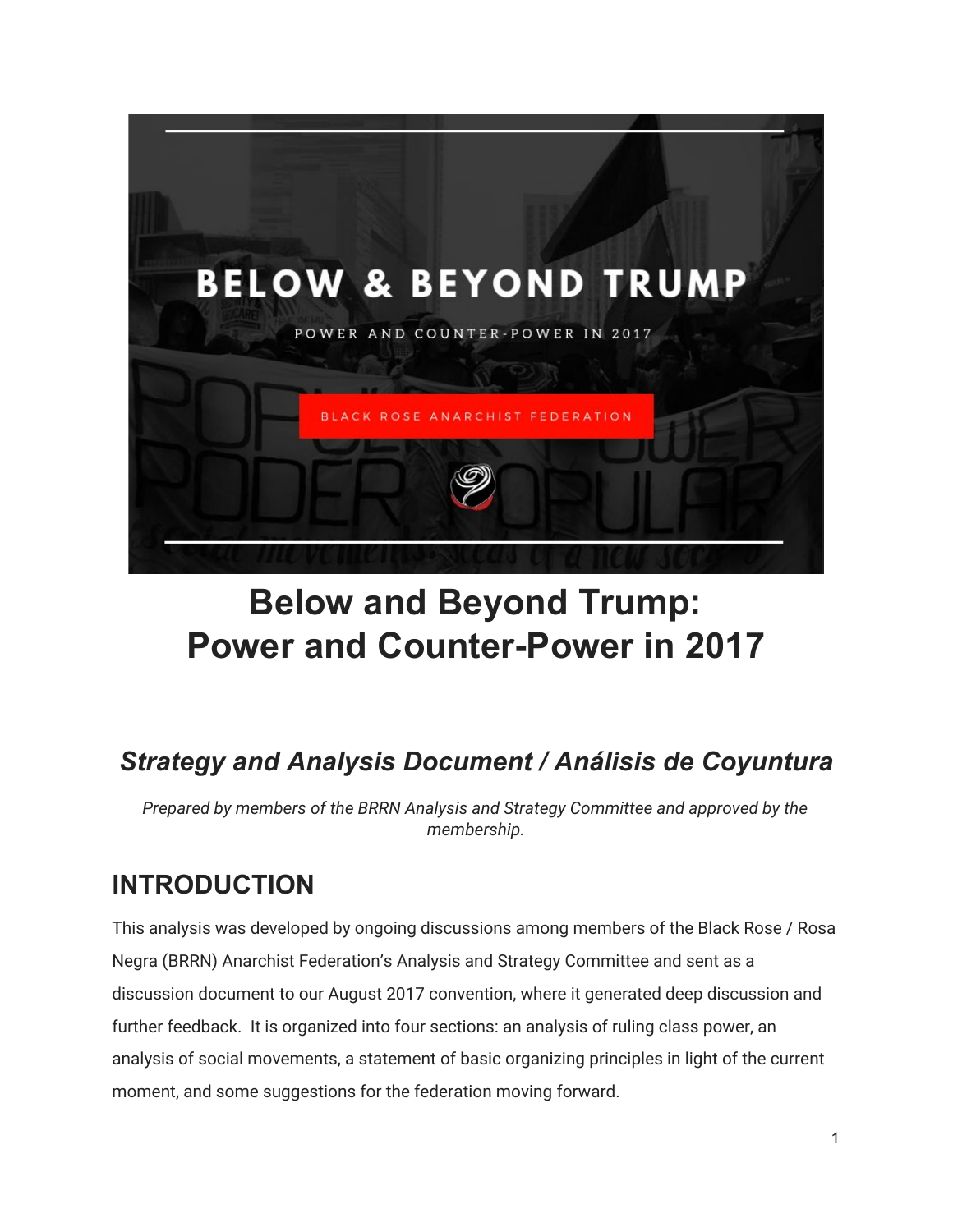Its main points are that we see real potential to build popular power and social anarchism in the coming period. The U.S. ruling class is fractured, the political terrain has shifted dramatically, and there is mass discontent with corporate politics as usual. This provides numerous opportunities for pro-organizational revolutionary anarchists to intervene as social movements arise. At present the mass discontent is being channeled by the institutional left – unions, non-profits, and other institutions traditionally aligned with the Democrats — into explicit reformism and electoral politics. We argue for promoting independent social movements outside of the institutional left while putting forward within new and existing social struggles the need to advance class struggle, collective direct action, direct democracy, and a vision of libertarian socialism.

## **TENSIONS AT THE TOP**

### US RULING CLASS IS IN CRISIS

Divisions around domestic control and stewardship, the decline of America's global hegemony, looming structural crisis, climate change, and popular discontent

### THE CENTER CAN'T HOLD

The ideological glue of centrist politics is coming apart and significant segments of the population are polarizing. heading further left and further right for alternatives

#### TRUMP IS A SYMPTOM AND CAUSE

The Trump presidency is both a symptom and cause of the divisions within ruling sectors, widening existing cracks in the neoliberal edifice and fostering uncertainty

## **TENSIONS AT THE TOP**

The US ruling class is experiencing a political crisis the likes of which it hasn't seen in decades. The basis of the crisis are serious tactical divisions within US ruling class interests around domestic control and stewardship, the decline of US global hegemony, looming structural crisis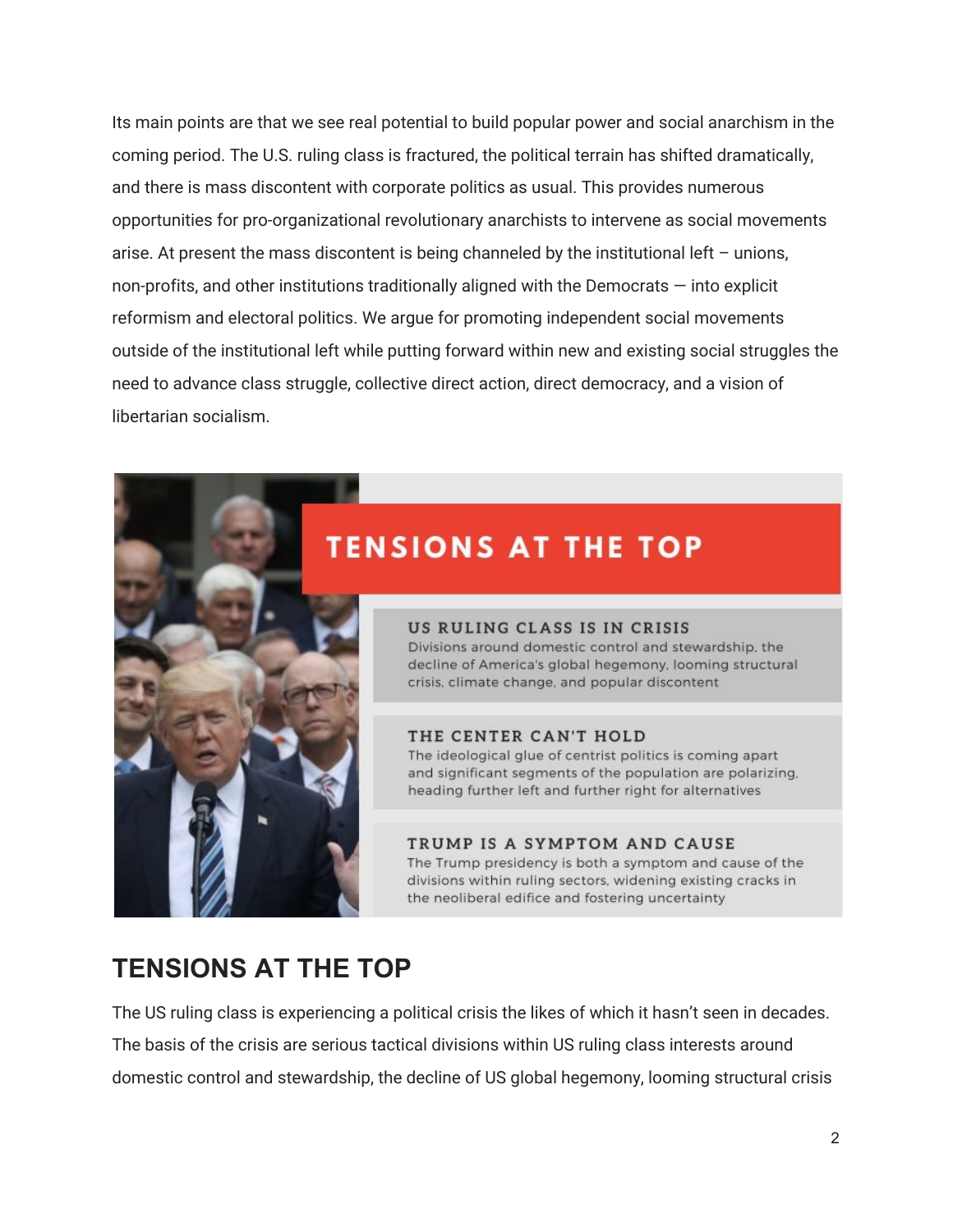stemming from the limits of neoliberal policy, the coming climate catastrophe, as well as deep seated and wide-ranging popular discontent. Furthermore, recent challenges to white supremacy have forced ruling elites to respond, making their internal political crisis more difficult to manage. We've reached a point where "the center can't hold." The ideological glue of centrist politics is coming apart and significant segments of the population are polarizing, heading further left and further right for alternatives — reflecting a broader pattern on a global scale.

The Trump presidency is both a symptom and cause of the divisions within ruling sectors, widening existing cracks in the neoliberal edifice and fostering uncertainty. Major sectors of state power, from the so-called "deep state" to established politicians, are in open opposition to Trump and the ideological extremism present in his administration. Elements of Trump's agenda that clash with longstanding liberal ruling class commitments are successfully being challenged from within existing institutional channels, such as the courts initially and temporarily blocking Trump's "Muslim ban." Other aspects have widespread support within segments of the ruling class and a much greater chance of success, including recently proposed austerity budgets, the call for "law and order" policing, roll-backs of the welfare state, and loosening restrictions on fossil fuel extraction and businesses regulation.

Overall, this picture of the Trump presidency is in line with what many on the left argued before and after the 2016 election – that is, the extreme elements of the Trump agenda would likely be checked by the structural limitations of the state and outside sources of concentrated power. US ruling interests are worried how long those restraints will last, or if broken, if they will break in their favor. Their main concern for the current moment is the uncertainty and unpredictability the Trump administration brings, and Trump's role in eroding US international leadership on economic and military matters. (See for example China's attempts at leadership on issues of global climate change, or fret over Trump's more outrageous rhetorical attacks on NATO). The controversy surrounding Trump is a reflection of a broader crisis within the US political class. Both the Republican and Democratic Parties are extremely unpopular and unable to point in any clear direction. Nearly the entire GOP institutional leadership opposed Trump during the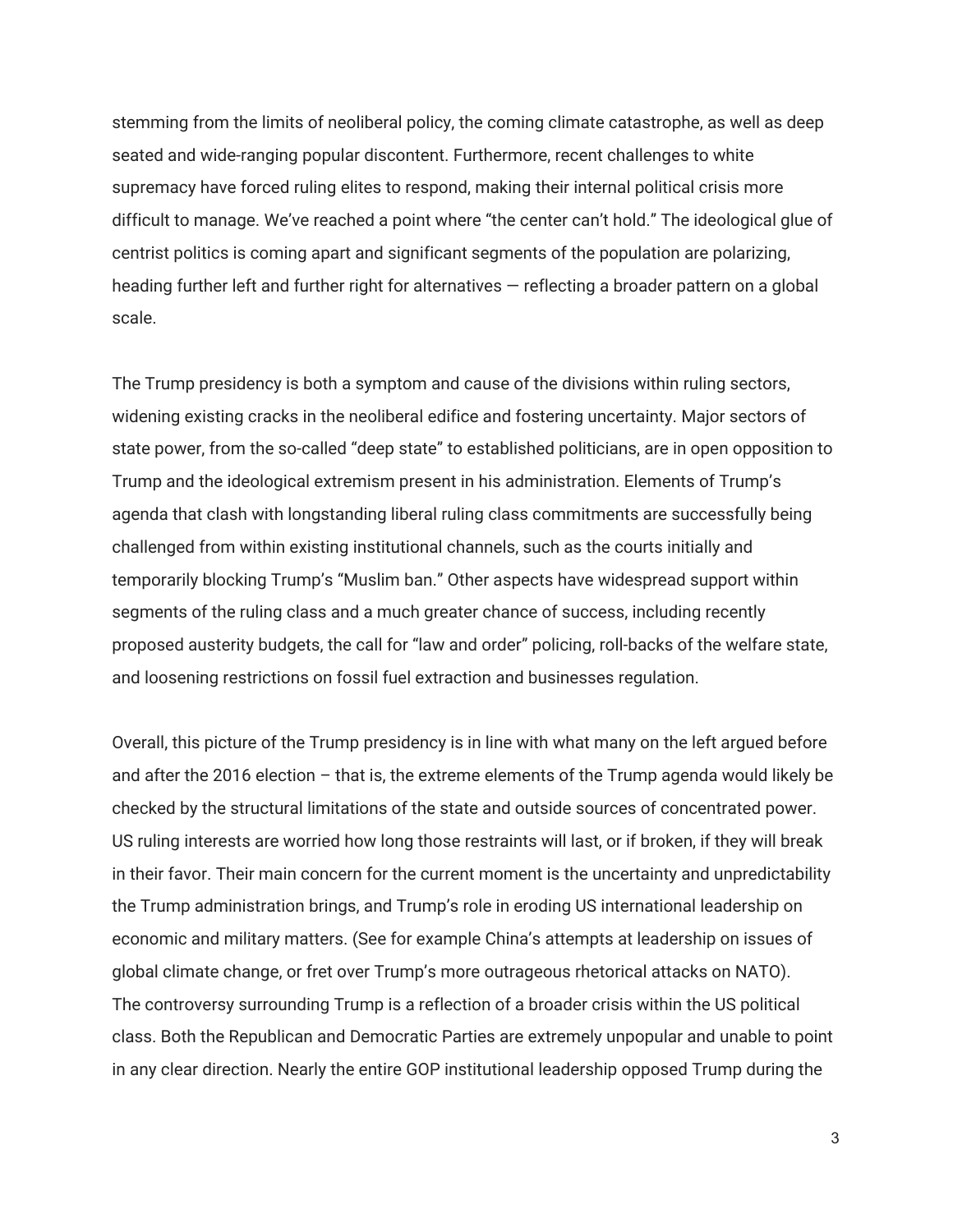election but were unable to prevent him from winning the primary. They seem to be aware that Trump is causing major damage to the GOP brand but vacillate between damage control and taking advantage of the chaos to push unpopular legislation. The Democratic Party leadership seems deeply out of touch in the wake of Clinton's loss, unable to present a vision beyond "we're not Trump," nor able to mount effective resistance at this point. On the other hand, it is unclear where this moment of illegitimacy for the two-party system will lead and we should not underestimate the resiliency of capitalist institutions to reconstitute themselves.

Ruling class divisions like those mentioned offer political opportunities, but also serious dangers. Instability plus Trump's authoritarian proclivities mean that the possibility of international conflict or more severe forms of domestic "law and order" repression should not be discounted. But Trump is extremely weak and isolated right now and these developments are less likely barring a major unexpected event. At the same time, leading sectors of US power are vocally and publicly supporting elements of militant reformism, especially around climate change and wealth inequality. These ruling class divisions provide political openings for libertarian socialists to push a revolutionary social program, build its base, and establish itself as a revolutionary pole for liberation.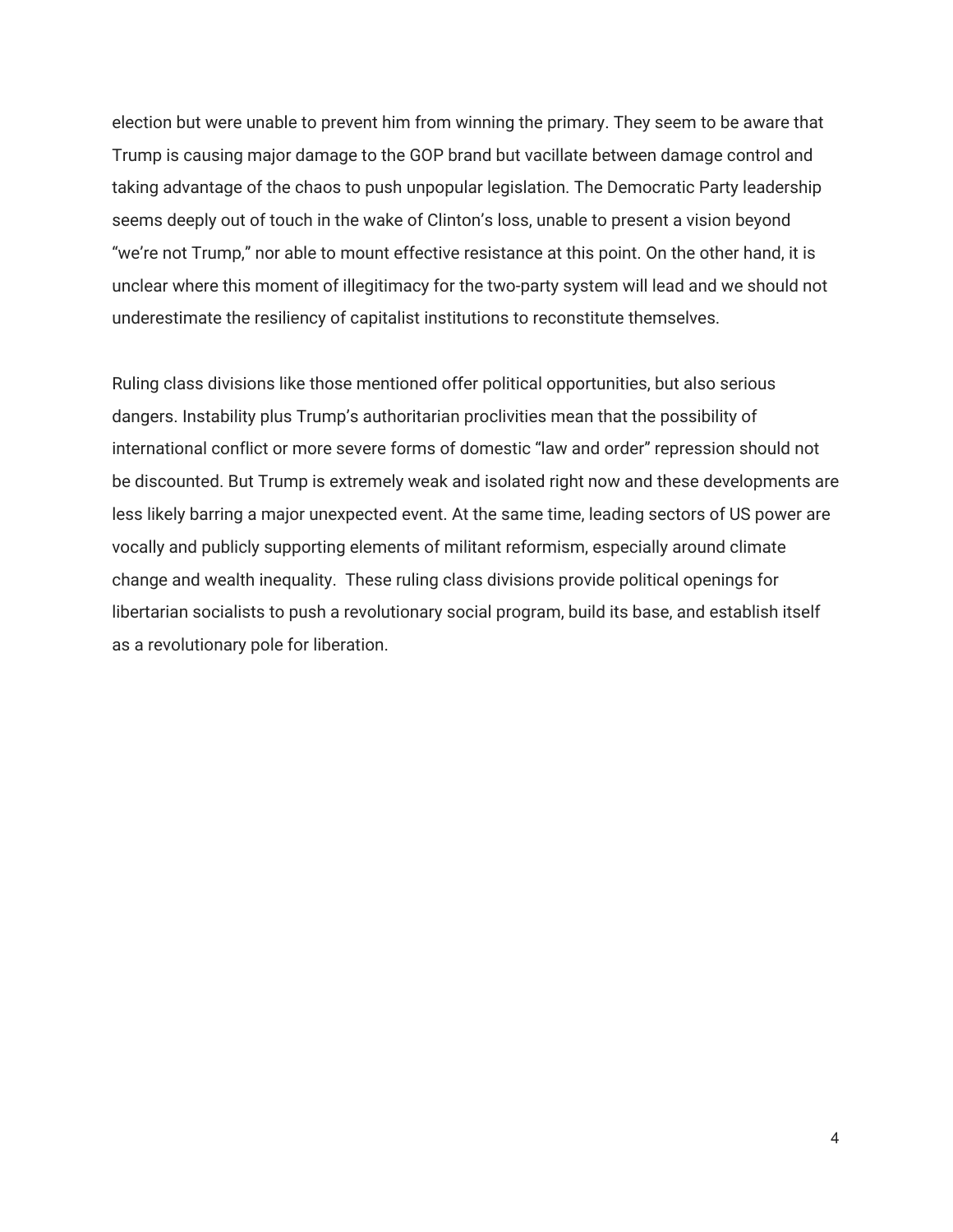# **OVEM**

### **RETRENCHMENT**

Social movements are similarly fractured and most seem to be moving toward some type of retrenchment strategy in response to Trump

The combination of a reformist political orientation with militant tactics marks the current mode of social struggles

**MILITANT** 

**REFORMISM** 

## **ELECTORALISM**

The "Institutional Left", along with many organized socialist groups are beginning to channel popular discontent into the electoral arena

## **SOCIAL MOVEMENTS: POWER FROM BELOW**

Social movements are similarly fractured and most seem to be moving toward some type of retrenchment strategy in response to Trump. We see retrenchment as taking the form of scaling back organizing efforts, while channeling grassroots energy into the 2018 and 2020 elections to undermine and oust Trump. Increasingly important is the separation between popular resentment/action and the institutional left. While these forces appear to be recalibrating, we should not underestimate their ability to capture and domesticate popular discontent. Trump's election and the growing visibility of the far-right have led to a tremendous growth of popular engagement with progressive causes and activity, dwarfing any equivalent gains on the Right. However, the institutional left has failed to build on deepening public outrage, offering little beyond symbolic demonstrations, "get out the vote" efforts and militant reformism. Whether its labor, Black Lives Matter (BLM), immigrant, environmental, queer, or feminist struggles, the established leaders of many institutional left organizations have called for or anticipate a period of retrenchment.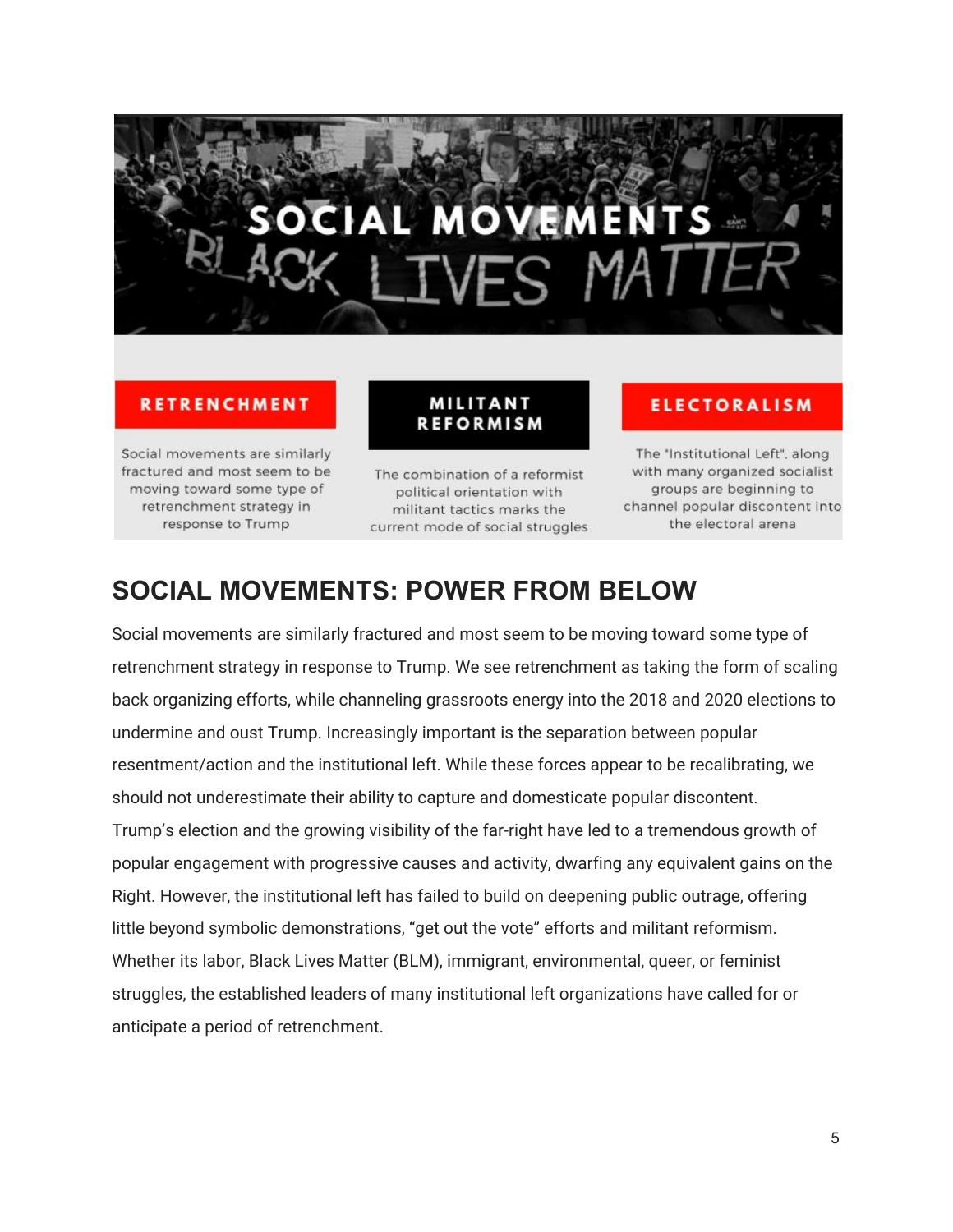Since the militancy of the Baltimore rebellion, the Movement for Black Lives has put together a "united front" behind a shared platform of demands that range from reparations to community control. The organizations behind the M4BL Platform represent a broad cross-section of black-led progressive non-profits, a reflection of BLM being increasingly tied to the institutional left orbit, yet it's unclear how the platform is being advanced or if the collective strength of the organizations behind it are being mobilized in any meaningful way. Few seem to be engaged in the kinds of on-the-ground direct action rebellions that initially catalyzed and electrified the struggle against anti-black state violence, despite the endless string of black murders by police, while the Movement for Black Lives Platform points in the direction of a more electoral or legislative strategy.

For the labor movement, union leadership appear to be pursuing two strategies. One group, led by conservative building trades unions, favors "playing ball" with Trump in an effort to promote nationalist and protectionist manufacturing as a way to create jobs. The other, implemented by unions like SEIU, have preemptively laid off staff and shrunk their campaign operations as they prepare for the worst under the new administration. Two pending labor cases, *Yohn v. CTA* and *Janus v. AFSCME*, will likely make automatic dues payment illegal for public sector unions, which represent the bulk of unionized workers, and many in the labor movement see this a death blow. There are perhaps some signs of militancy, such as calls by some SEIU workers to participate in May 1st "general strikes" against the Trump agenda. But little materialized from these calls and this shows that militants have their work cut out for them.

In the face of a union movement on the wane and out of a desire to create a revolutionary pole within the broader labor movement, workers have joined the IWW in increasing numbers since the economic crisis of 2008. In addition to its modest growth, the IWW's recent activity among service workers, prison labor, and anti-fascist organizing points toward the kind of labor movement that is needed in this moment.

The feminist "movement" is currently experiencing a contradiction in its activism and practice, in which a feminist and anti-patriarchal discourse has become more widespread among the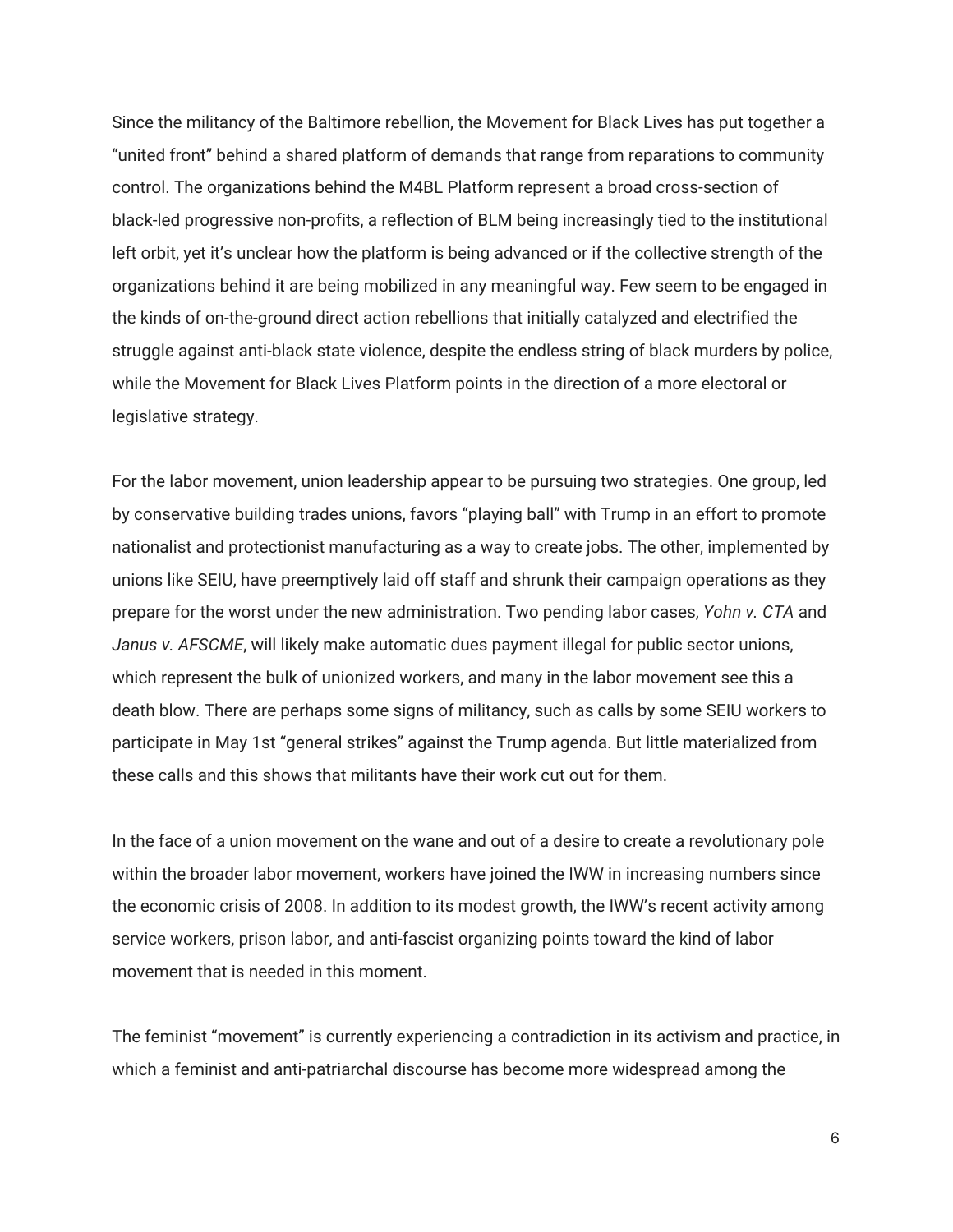population, yet its self-proclaimed political leadership remains closely aligned with the Democratic Party. The "Women's March" in January 2017 was historic and inspiring with an estimated 1% of the population participating. The March 8th "Women's Strike" held more promise as an international call with a progressive set of demands, yet it had a smaller turnout than the Women's March. Unfortunately this orientation will likely fail to protect their number one policy agenda, defending Planned Parenthood and elements of the ACA (Obamacare). These marches highlight two developments: First, a confirmation in the bond between mainstream feminist organizations and the Democratic Party; and secondly, a growing divide between reformist feminism and an increasingly militant anti-patriarchal movement. These marches have opened a broader dialogue around feminism and the possibility for building a feminist/anti-patriarchal movement aligned with the interests of working class women, trans, and queers, as well as inserting a feminist politic within current social movements. However, there is a need for coordinated and organized discussions to propose a plan of action on a local and national scale.

The indigenous and environmental movements have experienced a dramatic growth in activity, centered on militant defense of the land in confrontations with the oil and coal industries. Key on-the-ground campaigns to block pipelines and coal trains, such as the Kinder-Morgan Canadian pipeline, are moving forward. The struggle at Standing Rock, which followed on the heels of Idle No More, galvanized widespread attention and solidarity actions in urban areas. Standing Rock brought together a multi-generational and multi-ethnic indigenous movement whose struggle for land and autonomy has motivated a new generation of indigenous youth into militant political activism.

In the wake of Trump's election, much of the immigrant rights movement is on the defensive, yet the nakedness of the anti-immigrant agenda coming from the White House, most notably in the form of a renewed round of ICE raids, has begun to politicize a new generation of undocumented youth. We have seen more public expressions of xenophobia targeting immigrants of color. The purpose of this offensive by the state is to intimidate undocumented workers, one of the most exploited and precarious sectors within the working class. The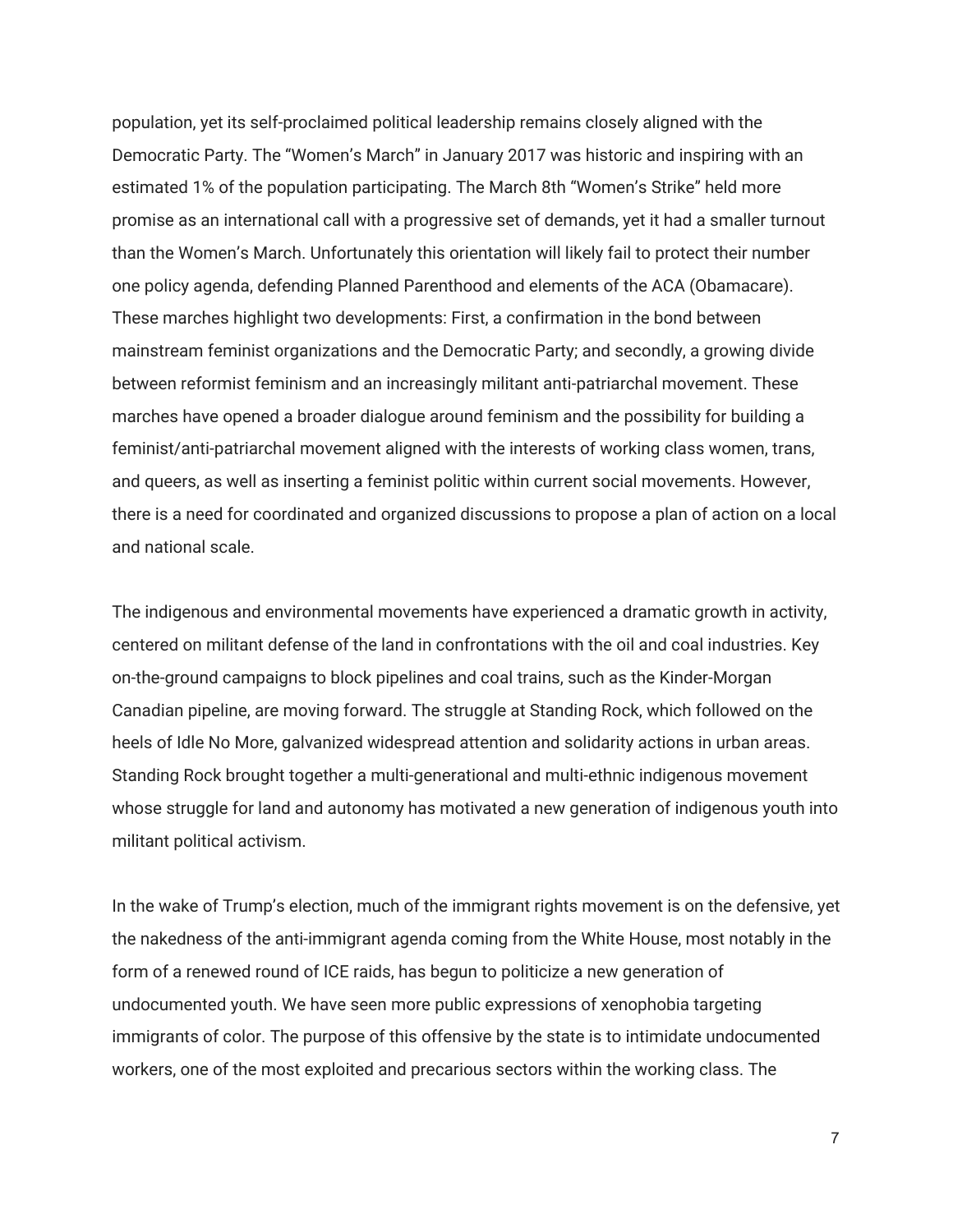increase in state policing has motivated some immigrants to leave the US, thus reducing the pool of farmworkers, forcing the Trump administration to increase the issue of H-2A (Temporary Agricultural Workers) visas. In addition, the escalation in militarizing the US border is not meant to end immigration, but to traumatize undocumented workers in order to further exploit their labor power.

We see two trends dominating the coming period: the use of militant reformism and electoral efforts in the name of social democracy. While Trump is in office, major segments of the institutional and radical Left (as with Socialist Alternative and their uncritical support for Bernie Sanders) are going to advocate and channel activists into electoral campaigns. While more moderate advocates of electoral struggles continue to fight within the Democratic Party for more progressive candidates, others are clamoring for the elusive independent party of the left. Democratic Socialists of America (DSA), whose membership has surpassed 30K, are explicitly calling for this "inside-outside" strategy, attempting to push the Democrats from within while building the base for a future third party. Given that the left is experiencing rapid growth, a move towards electoralism is a further shift towards reformism. Instead, we propose an offensive program of building popular power  $-$  a distinct form of power exercised through combative, self-managed social movements independent of the institutional left  $-$  that can win meaningful reforms while laying the groundwork for pushing beyond them.

One other element needs to be noted here  $-$  the ominous presence of the far-right. In response to BLM, diminishing returns on the "wages of whiteness," economic uncertainty, and the perceived threat to US hegemony posed by immigrants/refugees and Islam, a vocal minority of xenophobic, white nationalist, and proto-fascist forces have become increasingly mobilized  $$ emboldened by Trump's presence in the oval office. While the strength of the far-right seems to be geographically uneven, the increasing use of violence by the far right, particularly by lone-wolf actors who kill in the name of the movement, is having a chilling effect for many. Through the alt-right and other forces, what was once largely an internet phenomenon is now entering the public arena, with varying degrees of success.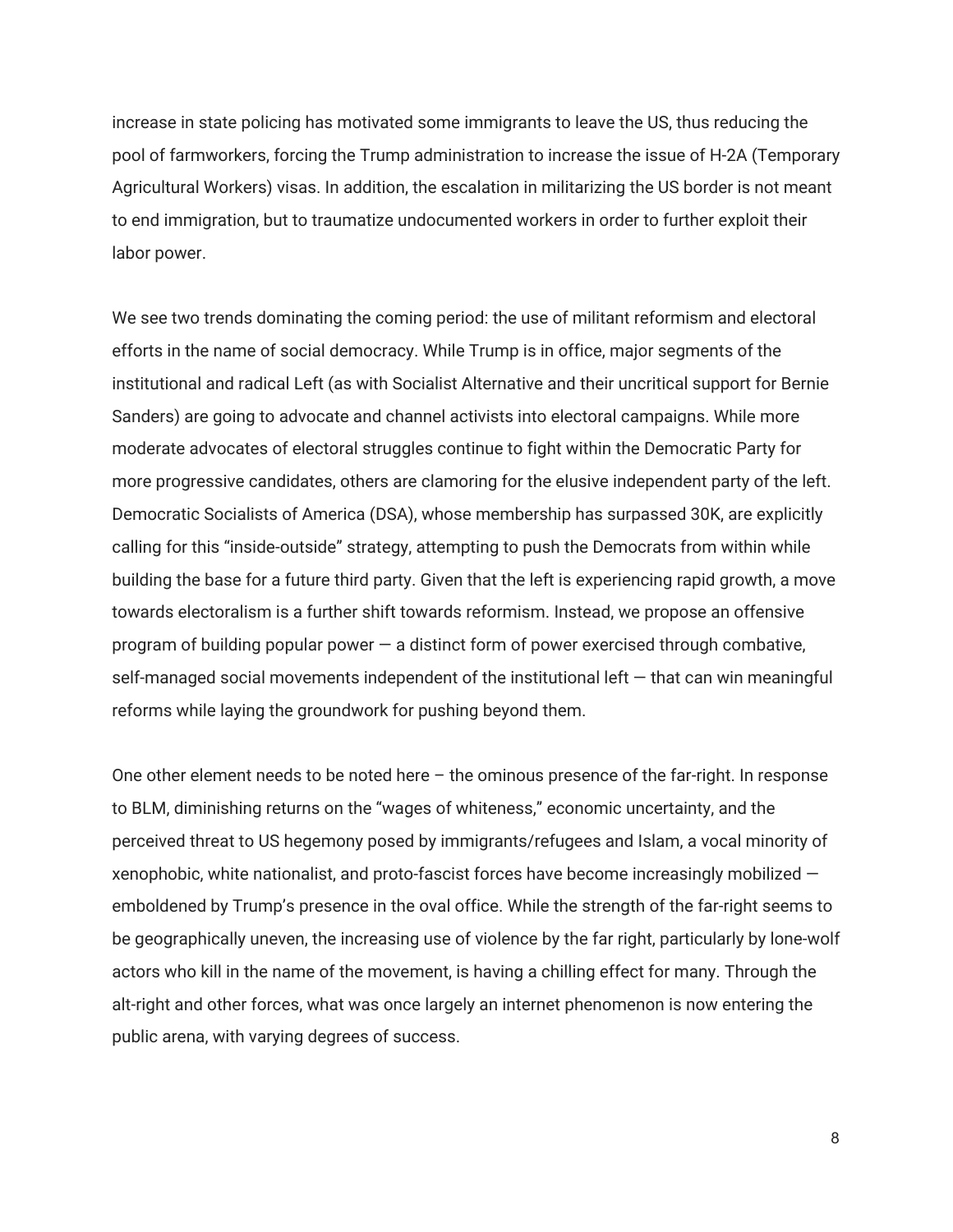In response to the alt-right and other fascist forces, Antifa has grown in prominence as a countervailing force, sparking renewed debates on the left over black bloc tactics. While dramatic street confrontations are necessary at times, they can also lead to a fetishization of militant tactics and lend to a dynamic of one marginal wing of the right fighting with another marginal wing of the left. Nonetheless, fascist forces should not be permitted to take root.

# **STRATEGIC ORIENTATION**



BUILD INDEPENDENT SOCIAL MOVEMENT We need to build autonomous social movement power (autogestión) independent of the institutional left in our workplaces, schools and communities

### PUSH OFFENSIVE CAMPAIGNS

Moving struggle forward with offensive demands could turn the tables and put major segments of power on the defensive, and dramatically change the political climate.

LIBERTARIAN SOCIALIST PROGRAM In the face of cascading capitalist crisis and the failed history of state socialism, there is a wide demand and audience for an alternative political path forward

## **STRATEGIC PRINCIPLES MOVING FORWARD**

Given this picture we argue that several strategic orientations are key in the current moment for the larger left and organized political forces:

● **Build independent social movements from below:** Popular anger is at an all-time high, but there is very little movement being generated. The institutional left is not interested in building power outside of tightly controlled channels. We need to build autonomous social movement power (autogestión) independent of the institutional left in our workplaces, schools and communities. To this end, we need to adopt strategies in specific sectors as guideposts for social movement activity. In the same way that